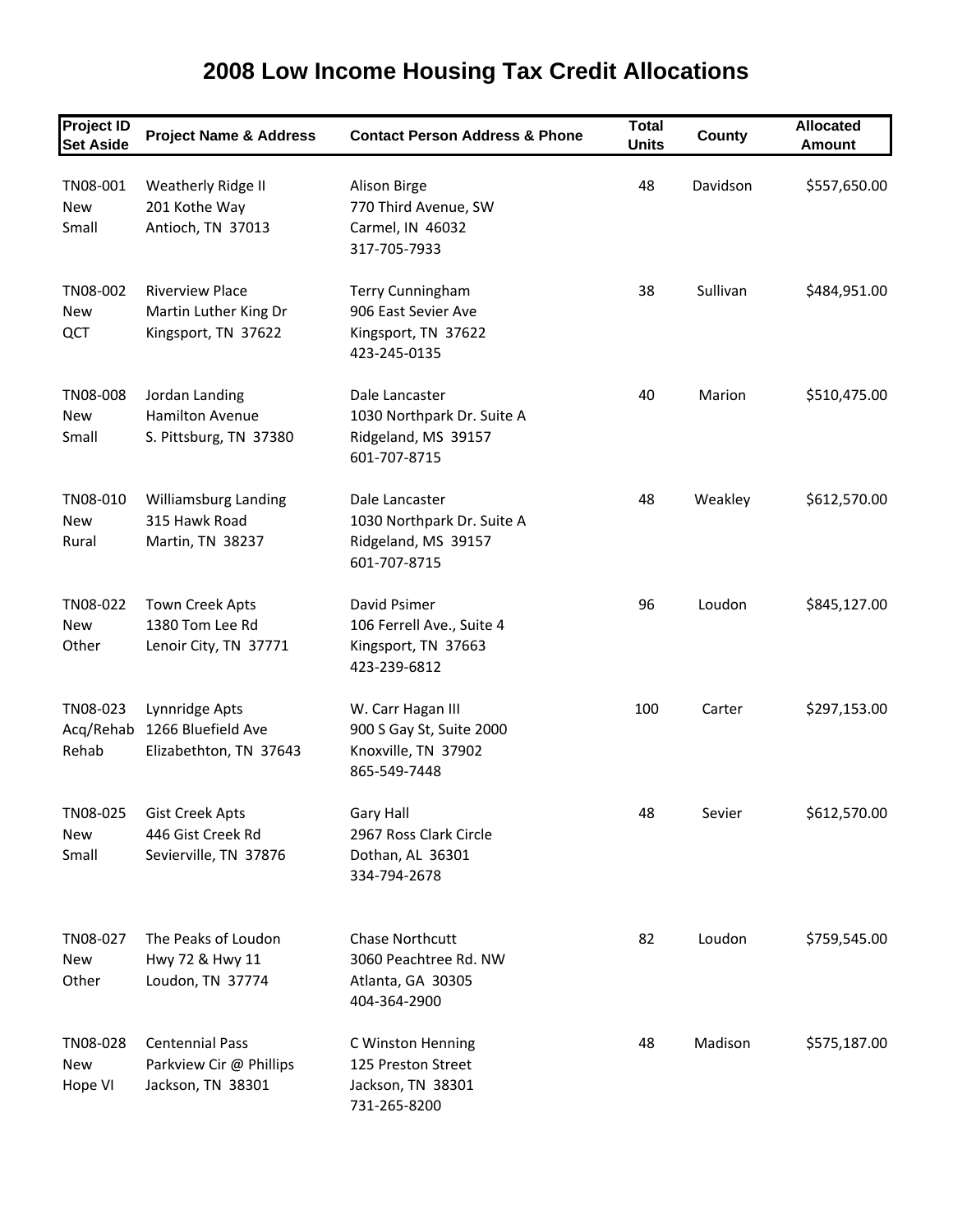#### **Project ID Set Aside Project Name & Address Contact Person Address & Phone Total Units County Allocated Amount** TN08-048 Sevierville Senior Apts John T. Huff, Jr. 54 Sevier \$631,713.00 New 1325 Smithwood Rd 6060 Lee Road 54 Rural Sevierville, TN 37864 Opelika, AL 36803 334‐749‐0885 TN08-054 October Homes Robert Trent 104 Davidson \$978,411.00 New NW Corner 5020 Harpeth Drive Other Madison, TN 37115 Brentwood, TN 37027 615‐370‐5721 TN08-059 Chapel Place Homes Jeremy Gibbs 87 Shelby \$971,000.00 New 285 E Holmes Rd 4410 Leisure Time Dr QCT Memphis, TN 38109 Diamondhead, MS 39525 228‐255‐4857 TN08‐062 Paddock Ridge John T. Huff, Jr. 58 Bedford \$679,080.00 New US 41 N & Sunlite Rd 6060 Lee Road 54 Rural Shelbyville, TN 37160 Opelika, AL 36803 334‐749‐0885 TN08-063 Water Mill Apts Paul Widman Paul Widman 88 Williamson \$758,056.00 New Hwy 96 North 2301 River Road, Suite 300 Other Fairview, TN 37062 Louisville, KY 40206 502‐253‐3100 TN08-064 Village of Parkway Apt Molly Beard 114 Shelby \$978,411.00 New 4495 Horn Lake Road 2600 Thousand Oaks Blvd Non‐Profit Memphis, TN 38109 Memphis, TN 38118 901‐590‐4806 TN08-065 Ridge @ Shelbyville Arby Smith Arbor 20 10 72 Bedford \$842,284.00 New Anthony Lane 9800 Maumelle Blvd. Rural Shelbyville, TN North Little Rock, AR 72113 501‐758‐0050 TN08-066 Jefferson Street Lofts Aaron White Aaron 21 Davidson \$830,586.00 New 1114 4th Ave, N. 301 Church Street QCT Nashville, TN 37208 Nashville, TN 37201 615‐498‐7168 TN08‐067 Nance Place Phil Ryan 91 Davidson \$978,411.00 New 3 Rolling Hill Mill 701 S. 6th Street Non‐Profit Nashville, TN 37204 Nashville, TN 37206

### **2008 Low Income Housing Tax Credit Allocations**

615‐252‐8400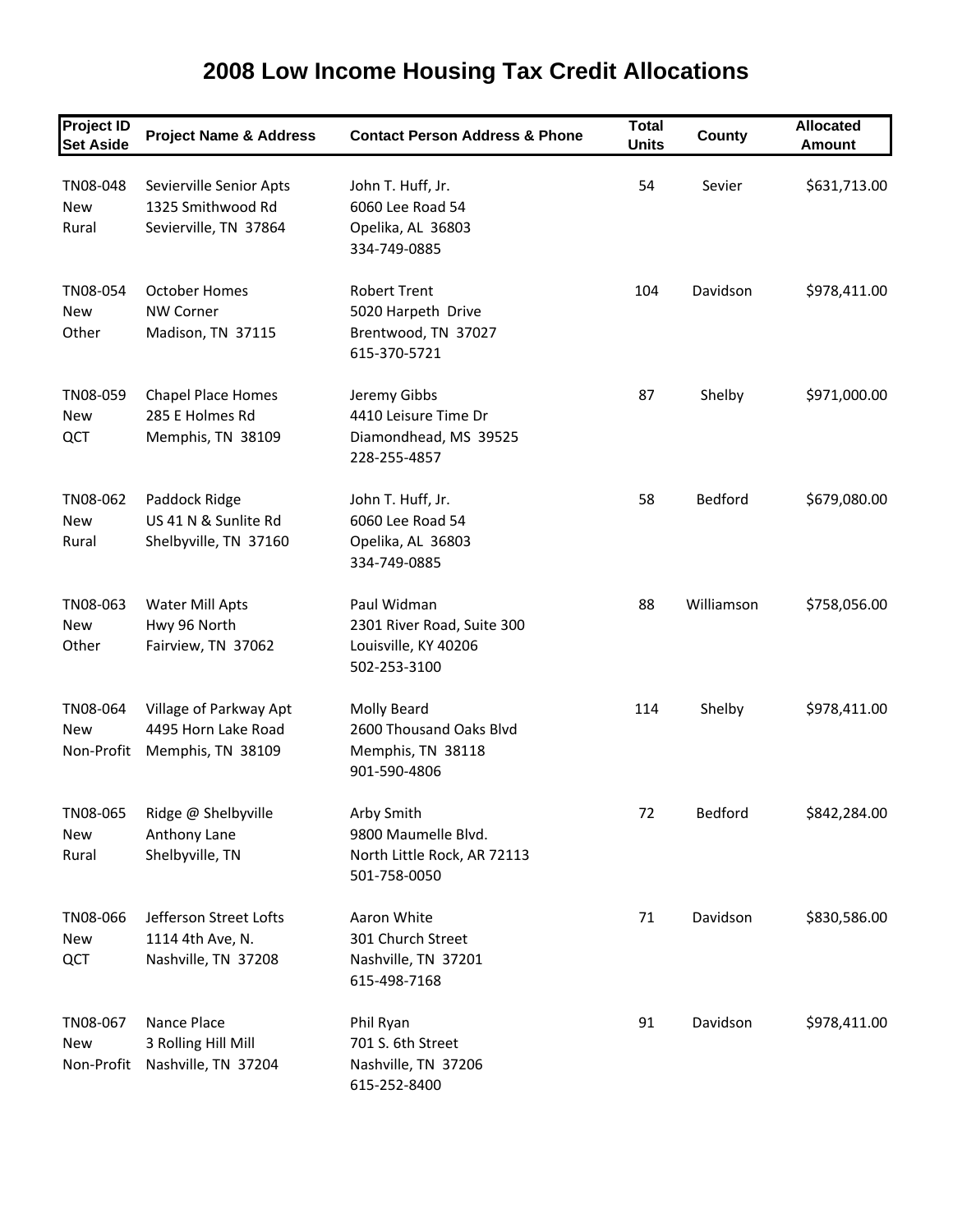| <b>Project ID</b><br><b>Set Aside</b> | <b>Project Name &amp; Address</b>                                         | <b>Contact Person Address &amp; Phone</b>                                                     | <b>Total</b><br><b>Units</b> | County   | <b>Allocated</b><br><b>Amount</b> |
|---------------------------------------|---------------------------------------------------------------------------|-----------------------------------------------------------------------------------------------|------------------------------|----------|-----------------------------------|
| TN08-069<br><b>New</b><br>Other       | <b>Hickory Ridge Apts</b><br>Old Hickory Blvd<br>Whites Creek, TN 37189   | John T. Huff, Jr.<br>6060 Lee Road 54<br>Opelika, AL 36803<br>334-749-0885                    | 54                           | Davidson | \$628,547.00                      |
| TN08-200<br><b>New</b>                | <b>Ashland Lakes Apts</b><br>5587 Berryman Drive<br>Memphis, TN 38125     | Alison Birge<br>770 Third Avenue, SW<br>Carmel, IN 46032<br>317-705-7922                      | 212                          | Shelby   | \$826,888.00                      |
| TN08-201<br>Rehab                     | <b>Hickory Hollow Towers</b><br>100 Curtis Hollow Rd<br>Antioch, TN 37013 | W. Carr Hagan III<br>900 S Gay St, Suite 2000<br>Knoxville, TN 37902<br>865-549-7448          | 154                          | Davidson | \$556,985.00                      |
| TN08-202<br>Rehab                     | Pershing Park Apts<br>3707 Pershing Park Rd<br>Memphis, TN 38127          | Robert Hyde<br>35 Union Ave, Suite 200<br>Memphis, TN 38103<br>901-544-1721                   | 157                          | Shelby   | \$223,287.00                      |
| TN08-204<br>Rehab                     | <b>Ridgecrest Apts</b><br>2881 Range Line Rd<br>Memphis, TN 38127         | Scott A. Buckles<br>6081 E. 82nd Street, Building 40<br>Inianapolis, IN 46250<br>317-578-3353 | 256                          | Shelby   | \$413,395.00                      |
| TN08-211<br>Rehab                     | Lynnwood Apts<br>1300 Bluefield Ave<br>Elizabethtonm TN 37643             | W. Carr Hagan III<br>900 S Gay St, Suite 2000<br>Knoxville, TN 37902<br>865-549-7448          | 100                          | Carter   | \$180,797.00                      |
| TN08-212<br>Acq/Rehab                 | <b>Belle Meade Apts</b><br>7209 Old Clinton Pike<br>Knoxville, TN 37921   | Chris A Hodges<br>1528 Coleman Road<br>Knoxville, TN 37909<br>865-637-0373                    | 56                           | Knox     | \$112,227.00                      |
| TN08-213<br>Acq/Rehab                 | Creekwood Apts<br>612 Fourth Street<br>Lake City, TN 37769                | Chris A Hodges<br>1528 Coleman Road<br>Knoxville, TN 37909<br>865-637-0373                    | 44                           | Anderson | \$86,987.00                       |
| TN08-214<br>Acq/Rehab                 | Kensington Apts II<br>427 Tammy Drive<br>Powell, TN 37849                 | Chris A Hodges<br>1528 Coleman Road<br>Knoxville, TN 37909<br>865-637-0373                    | 60                           | Knox     | \$97,246.00                       |

## **2008 Low Income Housing Tax Credit Allocations**